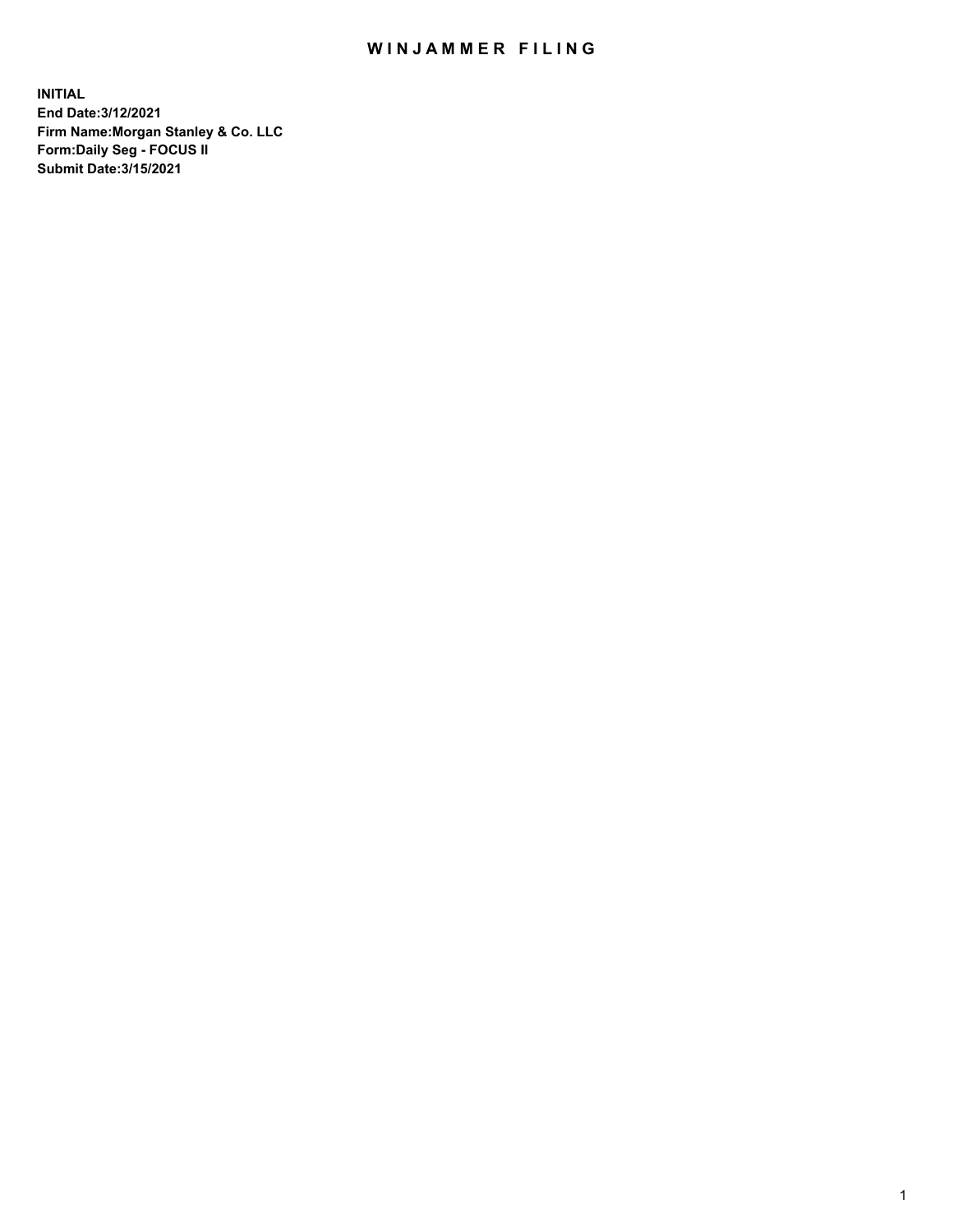**INITIAL End Date:3/12/2021 Firm Name:Morgan Stanley & Co. LLC Form:Daily Seg - FOCUS II Submit Date:3/15/2021 Daily Segregation - Cover Page**

| Name of Company                                                                                          | Morgan Stanley & Co. LLC     |
|----------------------------------------------------------------------------------------------------------|------------------------------|
| <b>Contact Name</b>                                                                                      | <b>Ikram Shah</b>            |
| <b>Contact Phone Number</b>                                                                              | 212-276-0963                 |
| <b>Contact Email Address</b>                                                                             | Ikram.shah@morganstanley.com |
|                                                                                                          |                              |
| FCM's Customer Segregated Funds Residual Interest Target (choose one):<br>a. Minimum dollar amount: ; or | 235,000,000                  |
| b. Minimum percentage of customer segregated funds required:% ; or                                       | <u>0</u>                     |
| c. Dollar amount range between: and; or                                                                  | <u>00</u>                    |
| d. Percentage range of customer segregated funds required between: % and %.                              | 0 <sup>0</sup>               |
| FCM's Customer Secured Amount Funds Residual Interest Target (choose one):                               |                              |
| a. Minimum dollar amount: ; or                                                                           | 140,000,000                  |
| b. Minimum percentage of customer secured funds required:%; or                                           | <u>0</u>                     |
| c. Dollar amount range between: and; or                                                                  | <u>0 0</u>                   |
| d. Percentage range of customer secured funds required between:% and%.                                   | 0 Q                          |
| FCM's Cleared Swaps Customer Collateral Residual Interest Target (choose one):                           |                              |
| a. Minimum dollar amount: ; or                                                                           | 92,000,000                   |
| b. Minimum percentage of cleared swaps customer collateral required:% ; or                               | <u>0</u>                     |
| c. Dollar amount range between: and; or                                                                  | 0 Q                          |
| d. Percentage range of cleared swaps customer collateral required between:% and%.                        | 0 <sub>0</sub>               |

Attach supporting documents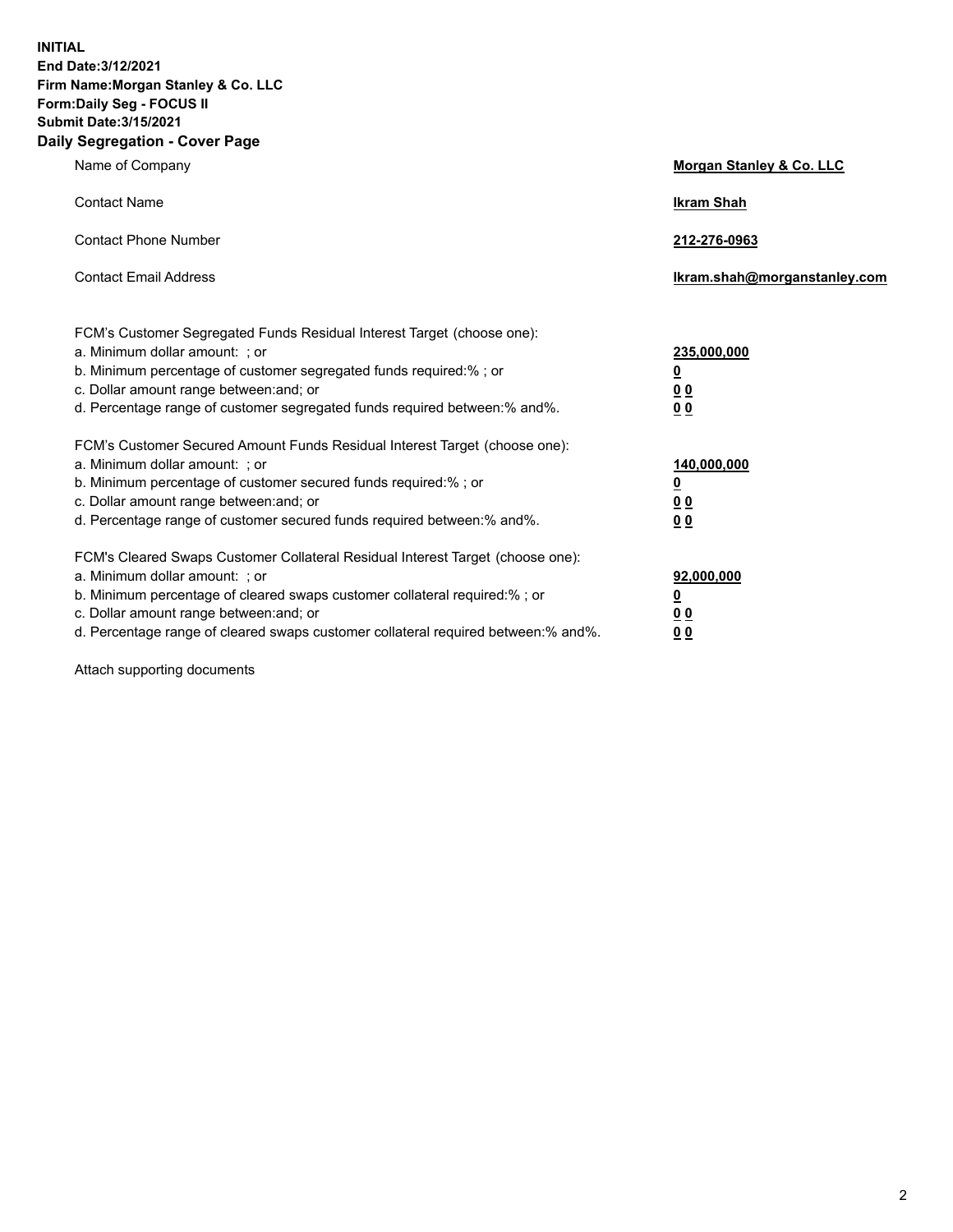## **INITIAL End Date:3/12/2021 Firm Name:Morgan Stanley & Co. LLC Form:Daily Seg - FOCUS II Submit Date:3/15/2021**

**Daily Segregation - Secured Amounts** Foreign Futures and Foreign Options Secured Amounts Amount required to be set aside pursuant to law, rule or regulation of a foreign government or a rule of a self-regulatory organization authorized thereunder 1. Net ledger balance - Foreign Futures and Foreign Option Trading - All Customers A. Cash **4,382,786,964** [7315] B. Securities (at market) **2,288,491,151** [7317] 2. Net unrealized profit (loss) in open futures contracts traded on a foreign board of trade **1,032,917,211** [7325] 3. Exchange traded options a. Market value of open option contracts purchased on a foreign board of trade **20,755,423** [7335] b. Market value of open contracts granted (sold) on a foreign board of trade **-17,851,493** [7337] 4. Net equity (deficit) (add lines 1. 2. and 3.) **7,707,099,256** [7345] 5. Account liquidating to a deficit and account with a debit balances - gross amount **51,832,165** [7351] Less: amount offset by customer owned securities **-50,315,802** [7352] **1,516,363** 6. Amount required to be set aside as the secured amount - Net Liquidating Equity Method (add lines 4 and 5) 7. Greater of amount required to be set aside pursuant to foreign jurisdiction (above) or line 6. FUNDS DEPOSITED IN SEPARATE REGULATION 30.7 ACCOUNTS 1. Cash in banks A. Banks located in the United States **482,093,372** [7500] B. Other banks qualified under Regulation 30.7 **777,073,959** [7520] **1,259,167,331** 2. Securities A. In safekeeping with banks located in the United States **536,316,861** [7540] B. In safekeeping with other banks qualified under Regulation 30.7 **22,341,036** [7560] **558,657,897** 3. Equities with registered futures commission merchants A. Cash **23,517,080** [7580] B. Securities **0** [7590] C. Unrealized gain (loss) on open futures contracts **-706,857** [7600] D. Value of long option contracts **0** [7610] E. Value of short option contracts **0** [7615] **22,810,223** [7620] 4. Amounts held by clearing organizations of foreign boards of trade A. Cash **0** [7640] B. Securities **0** [7650] C. Amount due to (from) clearing organization - daily variation **0** [7660] D. Value of long option contracts **0** [7670] E. Value of short option contracts **0** [7675] **0** [7680] 5. Amounts held by members of foreign boards of trade A. Cash **3,317,099,702** [7700] B. Securities **1,729,833,254** [7710] C. Unrealized gain (loss) on open futures contracts **1,033,624,068** [7720] D. Value of long option contracts **20,755,423** [7730] E. Value of short option contracts **-17,851,493** [7735] **6,083,460,954** 6. Amounts with other depositories designated by a foreign board of trade **0** [7760] 7. Segregated funds on hand **0** [7765]

- 8. Total funds in separate section 30.7 accounts **7,924,096,405** [7770]
- 9. Excess (deficiency) Set Aside for Secured Amount (subtract line 7 Secured Statement Page 1 from Line 8)
- 10. Management Target Amount for Excess funds in separate section 30.7 accounts **140,000,000** [7780]
- 11. Excess (deficiency) funds in separate 30.7 accounts over (under) Management Target **75,480,786** [7785]

**0** [7305]

[7354] **7,708,615,619** [7355]

**7,708,615,619** [7360]

[7530]

[7570]

[7740] **215,480,786** [7380]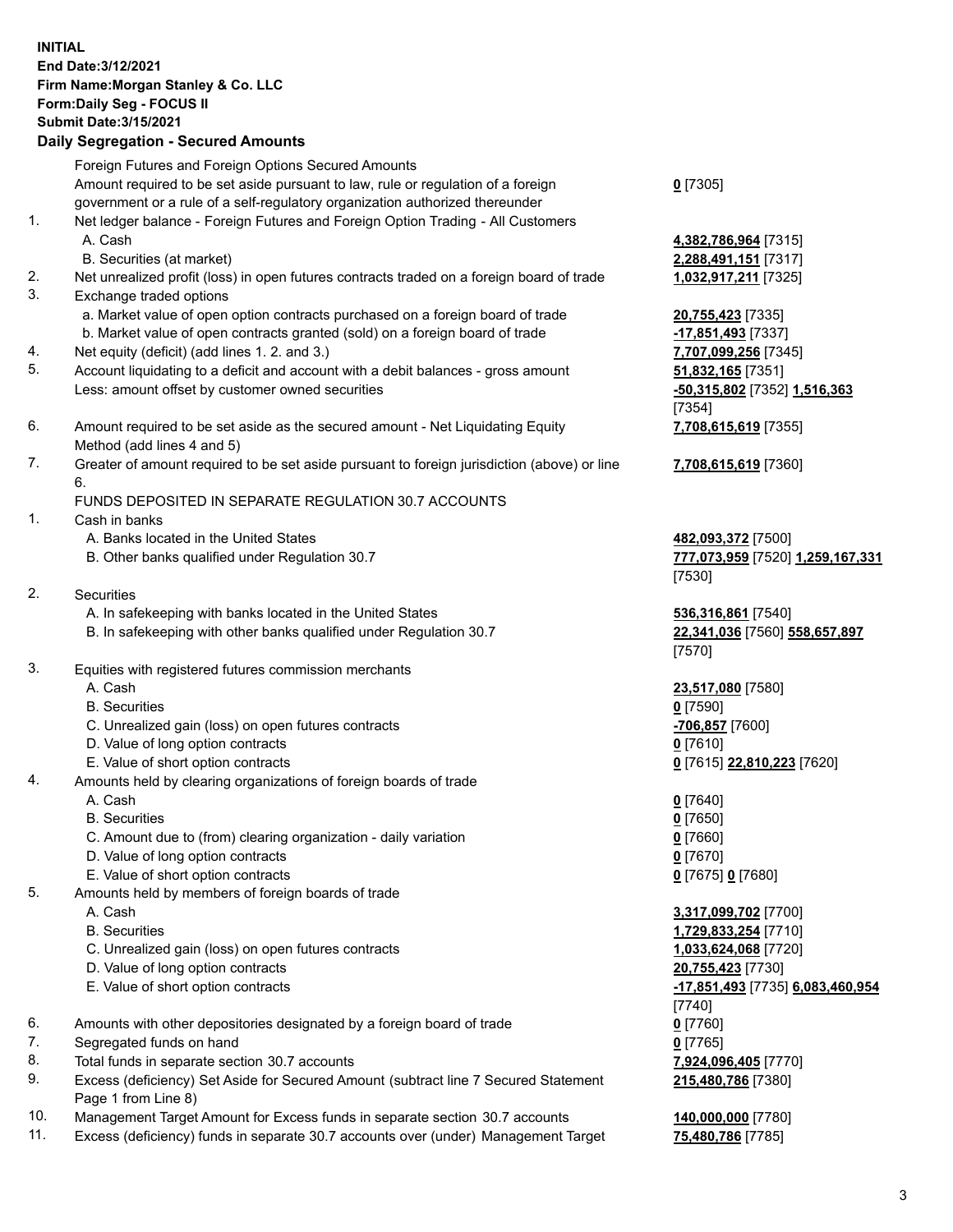**INITIAL End Date:3/12/2021 Firm Name:Morgan Stanley & Co. LLC Form:Daily Seg - FOCUS II Submit Date:3/15/2021 Daily Segregation - Segregation Statement** SEGREGATION REQUIREMENTS(Section 4d(2) of the CEAct) 1. Net ledger balance A. Cash **15,579,541,966** [7010] B. Securities (at market) **7,894,702,015** [7020] 2. Net unrealized profit (loss) in open futures contracts traded on a contract market **689,528,293** [7030] 3. Exchange traded options A. Add market value of open option contracts purchased on a contract market **709,426,784** [7032] B. Deduct market value of open option contracts granted (sold) on a contract market **-432,093,624** [7033] 4. Net equity (deficit) (add lines 1, 2 and 3) **24,441,105,434** [7040] 5. Accounts liquidating to a deficit and accounts with debit balances - gross amount **821,917,366** [7045] Less: amount offset by customer securities **-816,568,897** [7047] **5,348,469** [7050] 6. Amount required to be segregated (add lines 4 and 5) **24,446,453,903** [7060] FUNDS IN SEGREGATED ACCOUNTS 7. Deposited in segregated funds bank accounts A. Cash **3,718,520,733** [7070] B. Securities representing investments of customers' funds (at market) **0** [7080] C. Securities held for particular customers or option customers in lieu of cash (at market) **1,032,303,936** [7090] 8. Margins on deposit with derivatives clearing organizations of contract markets A. Cash **12,913,493,536** [7100] B. Securities representing investments of customers' funds (at market) **0** [7110] C. Securities held for particular customers or option customers in lieu of cash (at market) **6,862,398,079** [7120] 9. Net settlement from (to) derivatives clearing organizations of contract markets **16,203,715** [7130] 10. Exchange traded options A. Value of open long option contracts **709,426,784** [7132] B. Value of open short option contracts **-432,093,624** [7133] 11. Net equities with other FCMs A. Net liquidating equity **8,875,500** [7140] B. Securities representing investments of customers' funds (at market) **0** [7160] C. Securities held for particular customers or option customers in lieu of cash (at market) **0** [7170] 12. Segregated funds on hand **0** [7150] 13. Total amount in segregation (add lines 7 through 12) **24,829,128,659** [7180] 14. Excess (deficiency) funds in segregation (subtract line 6 from line 13) **382,674,756** [7190] 15. Management Target Amount for Excess funds in segregation **235,000,000** [7194]

16. Excess (deficiency) funds in segregation over (under) Management Target Amount Excess

**147,674,756** [7198]